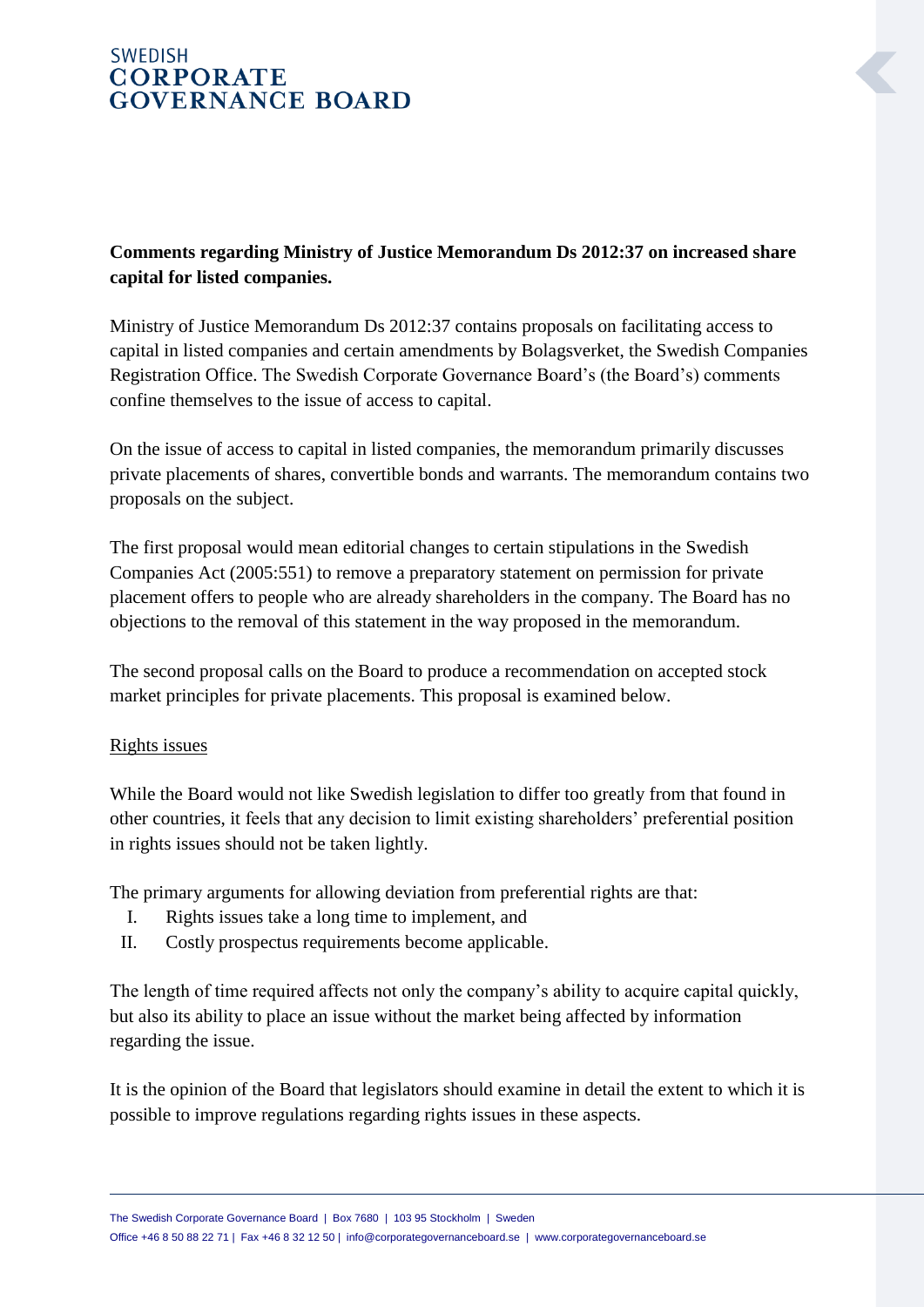## **SWEDISH CORPORATE GOVERNANCE BOARD**

#### *Prospectus requirements*

The Financial Instruments Trading Act (1991:980) requires companies to produce prospectuses. Prospectuses are to be produced both when instruments are offered to the public and when they are admitted for trade on a regulated market. A rights issue by a listed company almost always means that a public offer is made, because of the number of existing shareholders. Since all financial instruments of a type that is already admitted for trading must be available for trade, when a new issue of a class of shares that is already listed is made, the new shares must also always be listed. This means that the prospectus requirement is also always triggered when rights issues are made.

There are a number of exceptions to these prospectus requirements. If a rights issue is both a public offer and the shares are to be admitted for trading, there must be applicable exemptions to the regulations regarding both the offer and admission to trading if a prospectus is not to be required. Chapter 2, Section 6 of the Financial Instruments Trading Act states that a prospectus is not required if the number of newly issued shares is less than ten per cent of the total number of shares of the same class that are already available for trade during a rolling twelve-month period. There is, however, no equivalent exception when shares are offered to the public. The only similar exception is found in Chapter 2, Section 4 of the Act, which sets a subscription amount limit of 2.5 million Euros during a rolling twelve-month period. In practice this means that a rights issue in a listed company always required the production of a prospectus.

Like the regulations governing exceptions, the prospectus requirements came out of the European Union's Prospectus Directive (2003/71/EC). This directive does not allow the rolling ten per cent exception to also cover public offerings in the form of rights issues. The Board's opinion, however, is that such an exception should be considered and, if possible, be introduced into EU legislation when the Prospectus Directive is next reviewed, although an investigation into whether it would be possible to allow implementation of parts of the Prospectus Directive through self regulation, and, if so, whether such an exception could be introduced, should be carried out without delay. Given the obligation of listed companies to release all information that may impact share prices immediately, the reasons to maintain the prospectus requirements for rights issues weigh less heavily than those against – the costs and delays incurred by the companies.

## *Time period for rights issues*

According to the current stipulations in the Companies Act, the time period for conducting a rights issue in a securities company is a minimum of three weeks, providing that the shareholders' meeting has previously authorised the company board to conduct a rights issue. Firstly, the mandatory record date is to be no earlier than one week after the board's decision to conduct the rights issue, and then there must be a subscription period of at least two weeks – see Chapter 13, Sections 4 and 5 of the Companies Act. Both the period between the